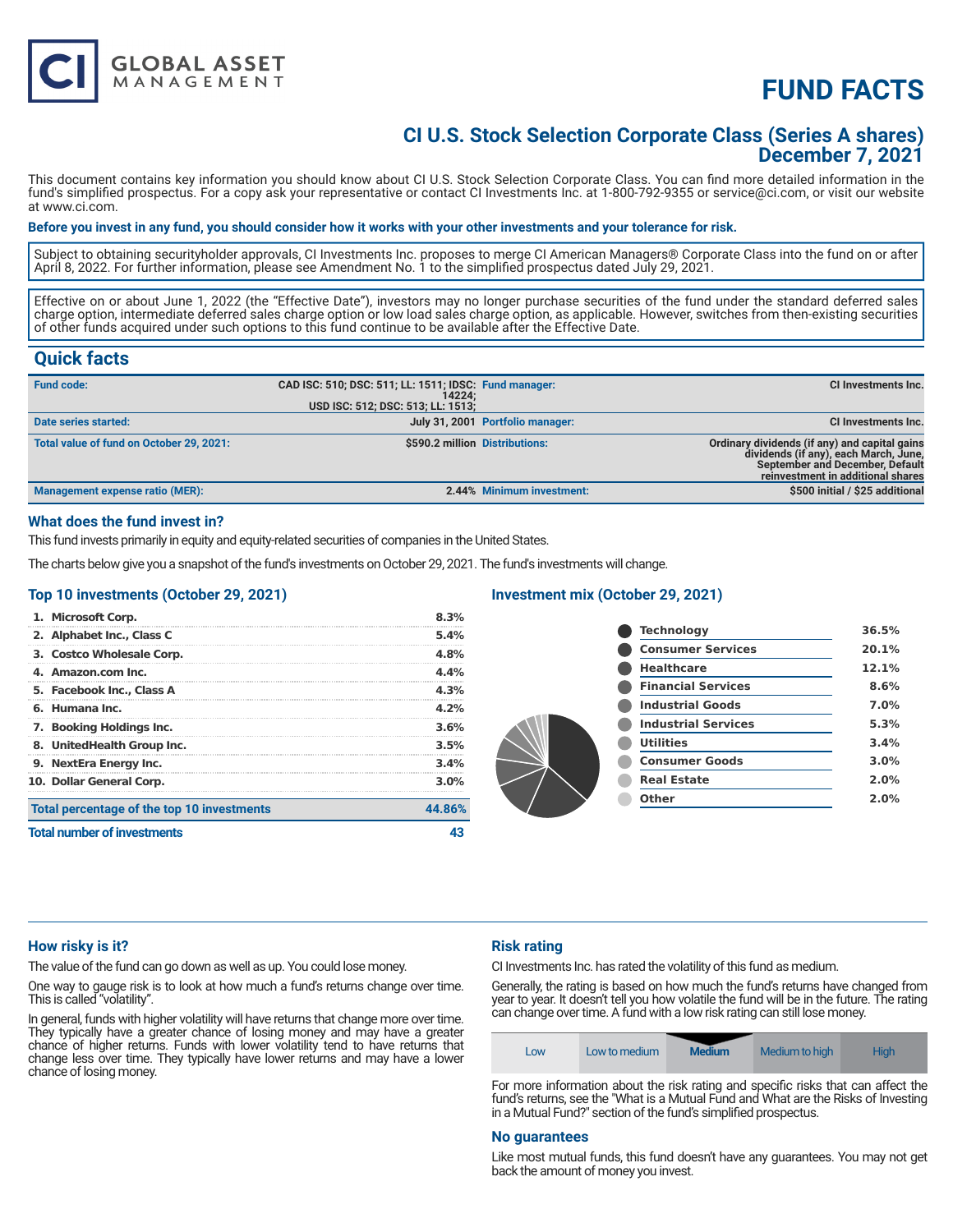# **CI U.S. Stock Selection Corporate Class (Series A shares)**

# **How has the fund performed?**

This section tells you how Series A securities of the fund have performed over the past 10 calendar years. Returns are after expenses have been deducted. These expenses reduce the fund's returns.

#### **Year-by-year returns**

This chart shows how Series A securities of the fund performed in each of the past 10 calendar years. This fund series dropped in value in 1 of the last 10 calendar years. The range of returns and change from year to year can help you assess how risky the fund has been in the past. It does not tell you how the fund will perform in the future.



#### **Best and worst 3-month returns**

This table shows the best and worst returns for Series A securities of the fund in a 3- month period over the past 10 calendar years. The best and worst 3-month returns could be higher or lower in the future. Consider how much of a loss you could afford to take in a short period of time.

|                    | <b>Return</b> | 3 months ending | If you invested \$1,000 at the beginning of the period |
|--------------------|---------------|-----------------|--------------------------------------------------------|
| <b>Best return</b> | 16.3%         | June 30. 2020   | Your investment would be \$1,163.                      |
| Worst return       | $-21.5%$      | March 31, 2020  | Vour investment would be \$785.                        |

#### **Average return**

As at October 29, 2021, a person who invested \$1,000 in this series of securities of the fund 10 years ago now has \$3,686. This works out to an annual compound return of 13.9%.

## **Who is this fund for?**

#### **This fund may be suitable for you if you:**

- want a core U.S. equity fund for your portfolio<br>• are investing for the medium and/or long term
- are investing for the medium and/or long term<br>• can tolerate medium risk
- can tolerate medium risk

## **A word about tax**

In general, you'll have to pay income tax on any money you make on a fund. How much you pay depends on the tax laws of where you live and whether you hold the fund in a registered plan, such as a Registered Retirement Savings Plan or a Tax-Free Savings Account.

Keep in mind that if you hold your fund in a non-registered account, fund distributions are included in your taxable income, whether you get them in cash or have them reinvested.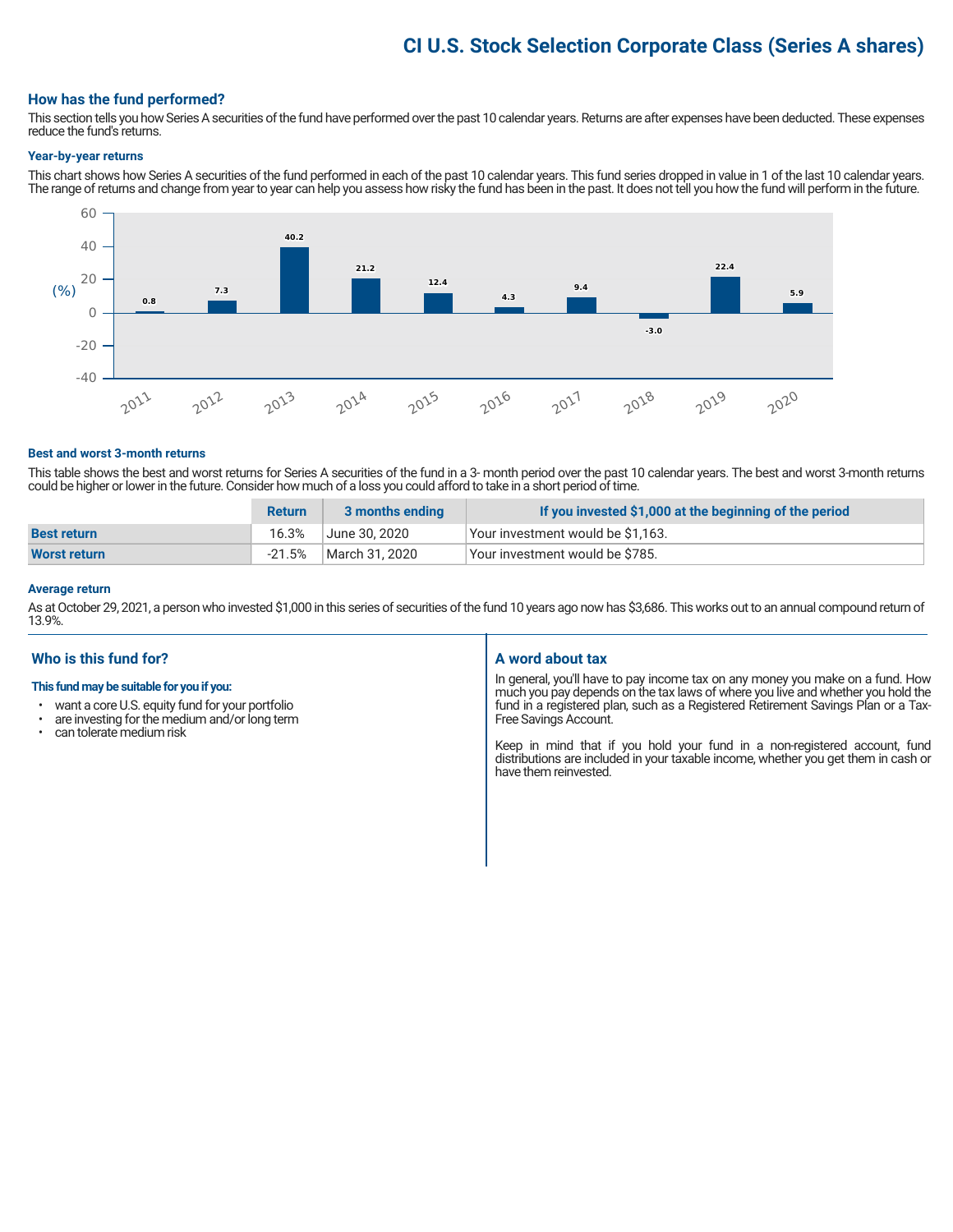# **CI U.S. Stock Selection Corporate Class (Series A shares)**

# **How much does it cost?**

The following tables show the fees and expenses you could pay to buy, own and sell Series A securities of the fund. The fees and expenses — including any commissions — can vary among series of a fund and among funds. Higher commissions can influence representatives to recommend one investment over another. Ask about other funds and investments that may be suitable for you at a lower cost.

## **1. Sales charges**

You may have to choose a sales charge option when you buy Series A securities of the fund. Ask about pros and cons of each option.

| What you pay                                   |                                                     | <b>How it works</b>                                                                                                                                                                                                                                                                   |
|------------------------------------------------|-----------------------------------------------------|---------------------------------------------------------------------------------------------------------------------------------------------------------------------------------------------------------------------------------------------------------------------------------------|
| in percent $(\%)$                              | in dollars<br>(S)                                   |                                                                                                                                                                                                                                                                                       |
| Initial sales charge                           |                                                     |                                                                                                                                                                                                                                                                                       |
| 0 to 5.0% of the amount you buy                | \$0 to<br>\$50.00 on<br>every<br>\$1,000 you<br>pay | You and your representative decide on the rate.<br>The initial sales charge is deducted from the amount you buy. It goes to your representative's firm as a commission.                                                                                                               |
| <b>Standard deferred sales charges</b>         |                                                     |                                                                                                                                                                                                                                                                                       |
| If you sell within:                            | \$0 to<br>$$55.00$ on                               | The standard deferred sales charge is a set rate and is deducted from the amount you sell based on the initial cost and<br>number of those securities.                                                                                                                                |
| 5.5%<br>1 year of buying                       | every<br>\$1,000 of                                 | When you buy the fund, we pay your representative's firm a commission of 5%. Any standard deferred sales charge you pay<br>when you sell the fund goes to us.                                                                                                                         |
| 5.0%<br>2 years of buying                      | original<br>cost you                                | You can sell up to 10% of your securities each year without paying a standard deferred sales charge subject to certain<br>restrictions ("10% free redemption right"). Your 10% free redemption right is reduced by the equivalent number of securities                                |
| 5.0%<br>3 years of buying                      | sell                                                | you would have received if you had reinvested any cash distributions you received during the calendar year. If you exercised<br>your 10% redemption right and redeem your securities before the standard deferred sales charge schedule has expired, your                             |
| 4.0%<br>4 years of buying                      |                                                     | standard deferred sales charge on a full redemption would be the same as if you had not redeemed securities under your<br>10% free redemption right.                                                                                                                                  |
| 4.0%<br>5 years of buying                      |                                                     | If you hold the fund in a non-registered account, if applicable, you can ask to receive cash distributions which are not<br>subject to standard deferred sales charges.                                                                                                               |
| 3.0%<br>6 years of buying                      |                                                     | You can switch between standard deferred sales charge funds at any time without paying this sales charge. The standard<br>deferred sales charge schedule will be based on the date you bought securities of the first fund and the rates and duration                                 |
| 2.0%<br>7 years of buying                      |                                                     | of such schedule shall continue to apply.                                                                                                                                                                                                                                             |
| 0.0%<br>After 7 years                          |                                                     | Your securities will be converted into the initial sales charge option after the expiry of the standard deferred sales charge<br>schedule if you qualify for CI Prestige (and if available for your securities) and such securities will participate in CI Prestige.                  |
|                                                |                                                     |                                                                                                                                                                                                                                                                                       |
| Intermediate deferred sales charges            |                                                     |                                                                                                                                                                                                                                                                                       |
| If you sell within:                            | \$0 to<br>\$55.00 on<br>every                       | The intermediate deferred sales charge is a set rate and is deducted from the amount you sell based on the initial cost and<br>number of those securities.<br>When you buy the fund, we pay your representative's firm a commission of 4%. Any intermediate deferred sales charge you |
| 5.5%<br>1 year of buying                       | \$1,000 of<br>original                              | pay when you sell the fund goes to us.<br>You can sell up to 10% of your securities each year without paying an intermediate deferred sales charge subject to certain                                                                                                                 |
| 5.0%<br>2 years of buying                      | cost you<br>sell                                    | restrictions. Your 10% free redemption right is reduced by the equivalent number of securities you would have received if<br>you had reinvested any cash distributions you received during the calendar year. If you exercised your 10% redemption right                              |
| 4.5%<br>3 years of buying                      |                                                     | and redeem your securities before the intermediate deferred sales charge schedule has expired, your intermediate deferred<br>sales charge on a full redemption would be the same as if you had not redeemed securities under your 10% free redemption                                 |
| 4.0%<br>4 years of buying<br>3.5%              |                                                     | riaht.                                                                                                                                                                                                                                                                                |
| 5 years of buying<br>3.0%<br>6 years of buying |                                                     | If you hold the fund in a non-registered account, if applicable, you can ask to receive cash distributions which are not<br>subject to intermediate deferred sales charges.                                                                                                           |
| 1.5%<br>7 years of buying                      |                                                     | You can switch between intermediate deferred sales charge funds at any time without paying this sales charge. The<br>intermediate deferred sales charge schedule will be based on the date you bought securities of the first fund and the rates                                      |
| 0.0%<br>After 7 years                          |                                                     | and duration of such schedule shall continue to apply.<br>Your securities will be converted into the initial sales charge option after the expiry of the intermediate deferred sales                                                                                                  |
|                                                |                                                     | charge schedule if you qualify for CI Prestige (and if available for your securities) and such securities will participate in CI<br>Prestige.                                                                                                                                         |
|                                                |                                                     |                                                                                                                                                                                                                                                                                       |
| Low-load sales charges                         |                                                     |                                                                                                                                                                                                                                                                                       |
| If you sell within:                            | \$0 to<br>\$30.00 on                                | The low-load sales charge is a set rate and is deducted from the amount you sell based on the initial cost and number of<br>those securities.                                                                                                                                         |
| 3.0%<br>1 year of buying                       | every<br>\$1,000 of                                 | When you buy the fund, we pay your representative's firm a commission of up to 2.5%. Any low-load sales charge you pay<br>when you sell the fund goes to us.                                                                                                                          |
| 2.5%<br>2 years of buying                      | original<br>cost you                                | If you hold the fund in a non-registered account, if applicable, you can ask to receive cash distributions which are not<br>subject to low-load sales charges.                                                                                                                        |
| 2.0%<br>3 years of buying                      | sell                                                | You can switch between low-load sales charge funds at any time without paying this sales charge. The low-load sales<br>charge schedule will be based on the date you bought securities of the first fund and the rates and duration of such                                           |
| 0.0%<br>After 3 years                          |                                                     | schedule shall continue to apply.<br>Your securities will be converted into the initial sales charge option after the expiry of the low-load sales charge schedule if                                                                                                                 |
|                                                |                                                     | you qualify for CI Prestige (and if available for your securities) and such securities will participate in CI Prestige.                                                                                                                                                               |